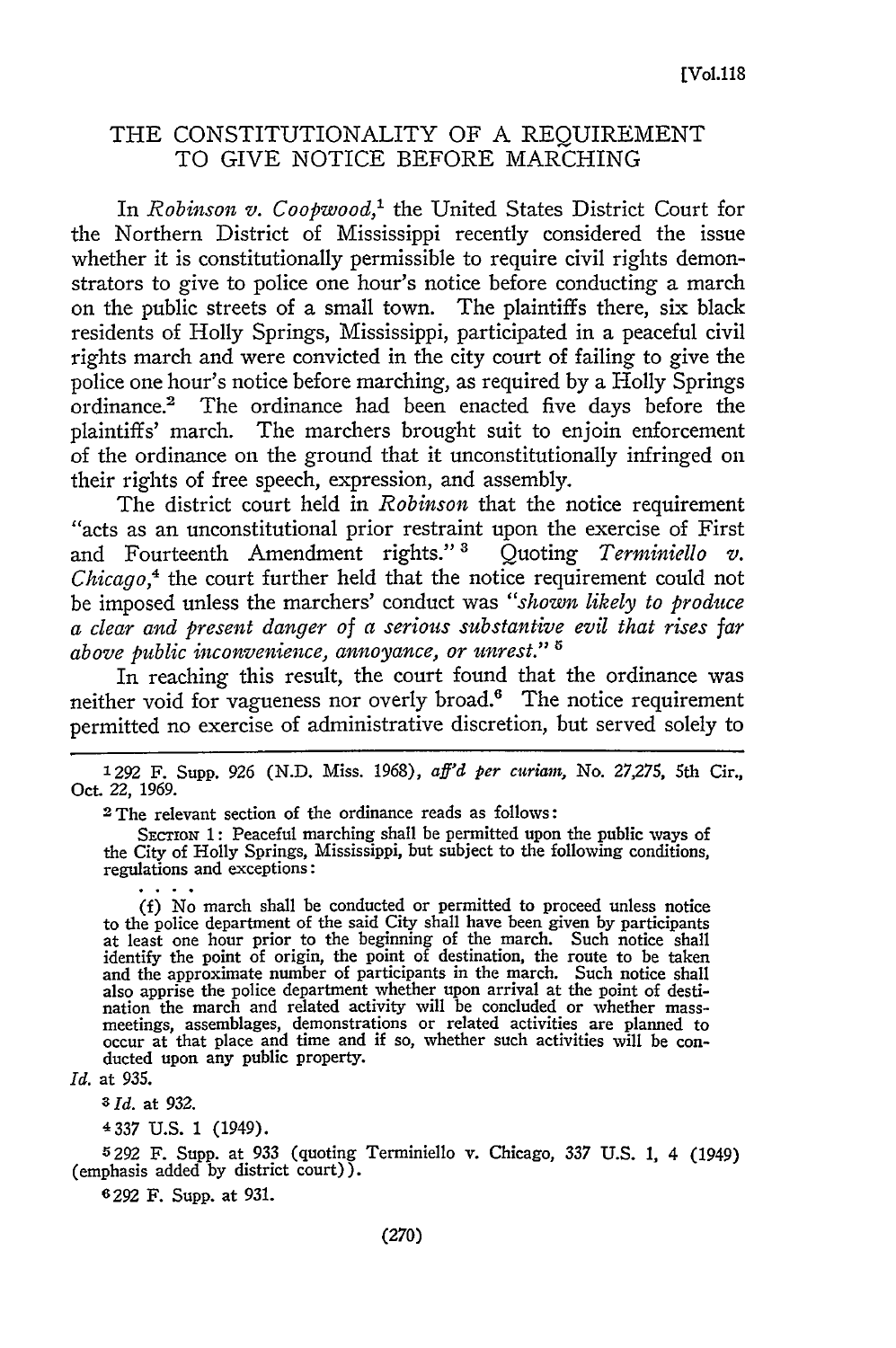inform the police of the time, size, and route of any impending march, as well as of the activities planned at the march's terminus. However, the court found further that enforcement of the ordinance had a "stifling effect" on the demonstrators' rights of free speech and assembly,<sup>7</sup> and then surmised that the motive behind enforcement was to impede or halt further demonstrations.<sup>8</sup> With these conclusions in mind, the court weighed the city's interest in adequately controlling traffic and violence against the plaintiffs' desire to conduct spontaneous marches free from official restraint. The court found that, in the absence of anticipated violence, the city's interest was wanting in the balance, and enjoined enforcement of the ordinance.<sup>9</sup> Although this analysis resembles a balancing test, the court actually applied the stricter test of clear and present danger.<sup>10</sup> By requiring the city to demonstrate the presence of an imminent threat of violence, the court placed a heavier burden of justification on Holly Springs, thus weighting the balance against the city. Because Holly Springs could show no actual or anticipated violence,<sup>11</sup> the city's interest in controlling traffic and maintaining the peace was clearly outweighed by the marchers' right of free expression.

In light of recent Supreme Court decisions involving communicative marches,<sup>12</sup> the *Robinson* court's analysis and holding are novel and surprising. This Comment examines the court's usage of the prior restraint doctrine and the clear and present danger test to determine whether such standards are appropriate for this case.

## I. THE DOCTRINE OF IMMUNITY FROM PRIOR RESTRAINT

The doctrine of immunity from prior restraint is a subsidiary concept to the ideal of freedom of expression guaranteeed by the first amendment. It embodies in particular the widespread and deep-felt distaste for systems of licensing publications prevalent in America and England in the seventeenth century.<sup>13</sup> Licensing requirements were

*7Id.* at **930.** The court cited no facts to support this finding.

**<sup>8</sup>**The court stated, "It would seem that the city officials, in enacting, enforcing, and prosecuting under this ordinance, were motivated primarily by a desire to impede and, if possible, totally halt all organized civil rights marches within the corporate limits." *Id.* at 934.

**)** The plaintiffs were convicted and filed appeals prior to seeking an injunction. *Id.* at 929. The District court granted the injunction even though 28 U.S.C. § 2283 (1964) provides that: "A court of the United States may not grant an injunction to stay<br>proceedings in a State court except as expressly author where necessary in aid of its jurisdiction, or to protect or effectuate its judgments."<br>The Robinson court dismissed this statute as inapplicable because the Holly Springs<br>ordinance constituted an unconstitutional prior re

**<sup>10</sup>**The test of clear and present danger actually is a balancing test. It forces the state to produce weightier justifications for restrictions on speech and communicative conduct.

**1292** F. Supp. at 933.

1 <sup>2</sup> E.g., Cameron v. Johnson, **390** U.S. 611 (1968) ; Walker v. City of Birmingham, 388 U.S. **307** (1967) ; Cox v. Louisiana, 379 U.S. 536 (1965) ; Edwards v. South Carolina, **372** U.S. 229 (1963).

<sup>13</sup> See Emerson, *The Doctrine of Prior Restraint*, 20 LAW & CONTEMP. PROB. 648 650-51 (1955).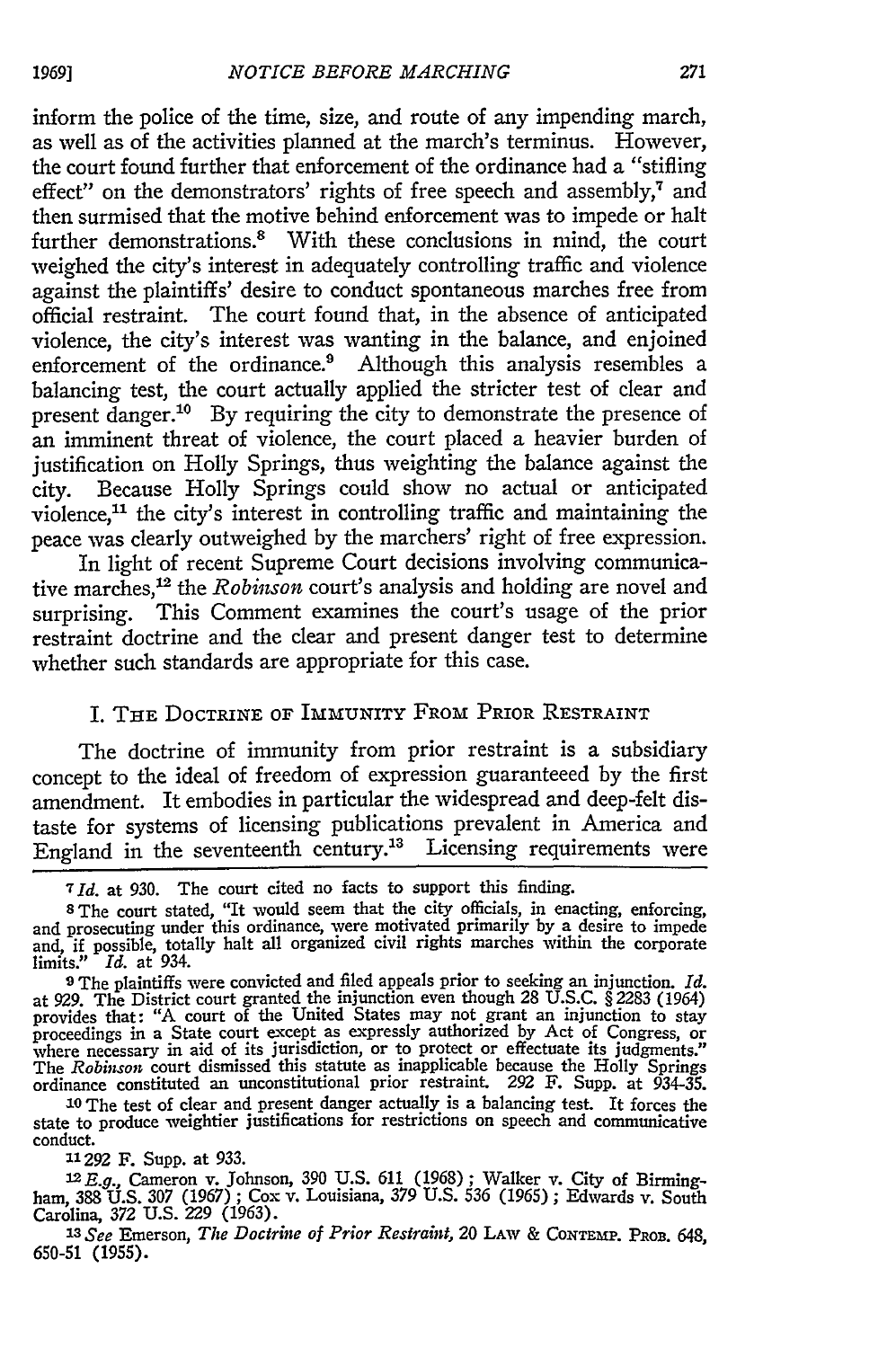effective means of suppressing criticism of governments and officials before the criticism could reach the public.<sup> $14$ </sup> Thus prior restraints limited one of the primary functions of free speech-peaceful protest against government activities.

The United States Supreme Court first dealt significantly with the doctrine of prior restraint in *Near v. Minnesota*.<sup>15</sup> Even at this initial stage of the doctrine's development, the Supreme Court recognized that the immunity from prior restraints on first amendment freedoms was not absolute. However, Chief Justice Hughes carefully limited the circumstances under which prior restraints might be allowed: "[T]he protection even as to previous restraint is not absolutely unlimited. But **3) 16** the limitation has been recognized only in exceptional cases **....**

Since *Near,* both the Court **17** and commentators **18** have recognized other situations wherein prior restraints can be justified. For example, prior restrictions on conducting parades **'9** and exhibiting motion pictures <sup>20</sup> have been upheld. Consequently, the doctrine is no longer as rigid as Chief Justice Hughes first stated it. This desanctification has resulted from the growing realization that a restraint is not necessarily undesirable simply because it acts prior in time to the expression it restrains. As Paul Freund has stated,

[I]t will hardly do to place "prior restraint" in a special category for condemnation. What is needed is a pragmatic assessment of its operation in the particular circumstances. The generalization that prior restraint is particularly obnoxious in civil liberties cases must yield to more particularistic analysis.<sup>21</sup>

The opinion of *Robinson v. Coopwood* lacks this particularistic analysis. The *Robinson* court stated that the Holly Springs notice requirement and the discretionary enforcement of the parade statute struck down **by** the Supreme Court in Cox *v. Louisiana 22* both suffered from the same constitutional defect-they were "impermissible prior restraint[s] on First Amendment freedoms."<sup>23</sup> However, although the restraint struck down in Cox did in fact act prior to any expression, the Supreme Court rested its decision on wholly separate grounds.

*1 <sup>8</sup> See, e.g.,* Freund, *The Supreme Court and Civil Liberties,* 4 **VAND.** L. REv. 533, 537 (1951) ; Note, 49 CoLum. L. REv. 1001, 1005-06 (1949).

- **1 <sup>9</sup>***See* Cox v. New Hampshire, 312 U.S. 569 (1941).
- *20 See* Freedman v. Maryland, 380 U.S. 51 (1965).
- **<sup>21</sup>**Freund, *atpra* note 18, at 539.

**23292** F. Supp. at **932.**

**<sup>14</sup>** *Cf. id.* **650-52.**

**<sup>15283</sup>** U.S. *697* (1931).

*<sup>16</sup>Id.* at 716. Among the exceptions are such extreme cases as military information during war, extreme obscenity, and seditious statements.

**<sup>1</sup>T** *See, e.g.,* Times Film Corp. v. City of Chicago, 365 U.S. 43, 48-49 (1961); Cox v. New Hampshire, **312** U.S. 569 (1941).

<sup>2379</sup> U.S. 536 (1965).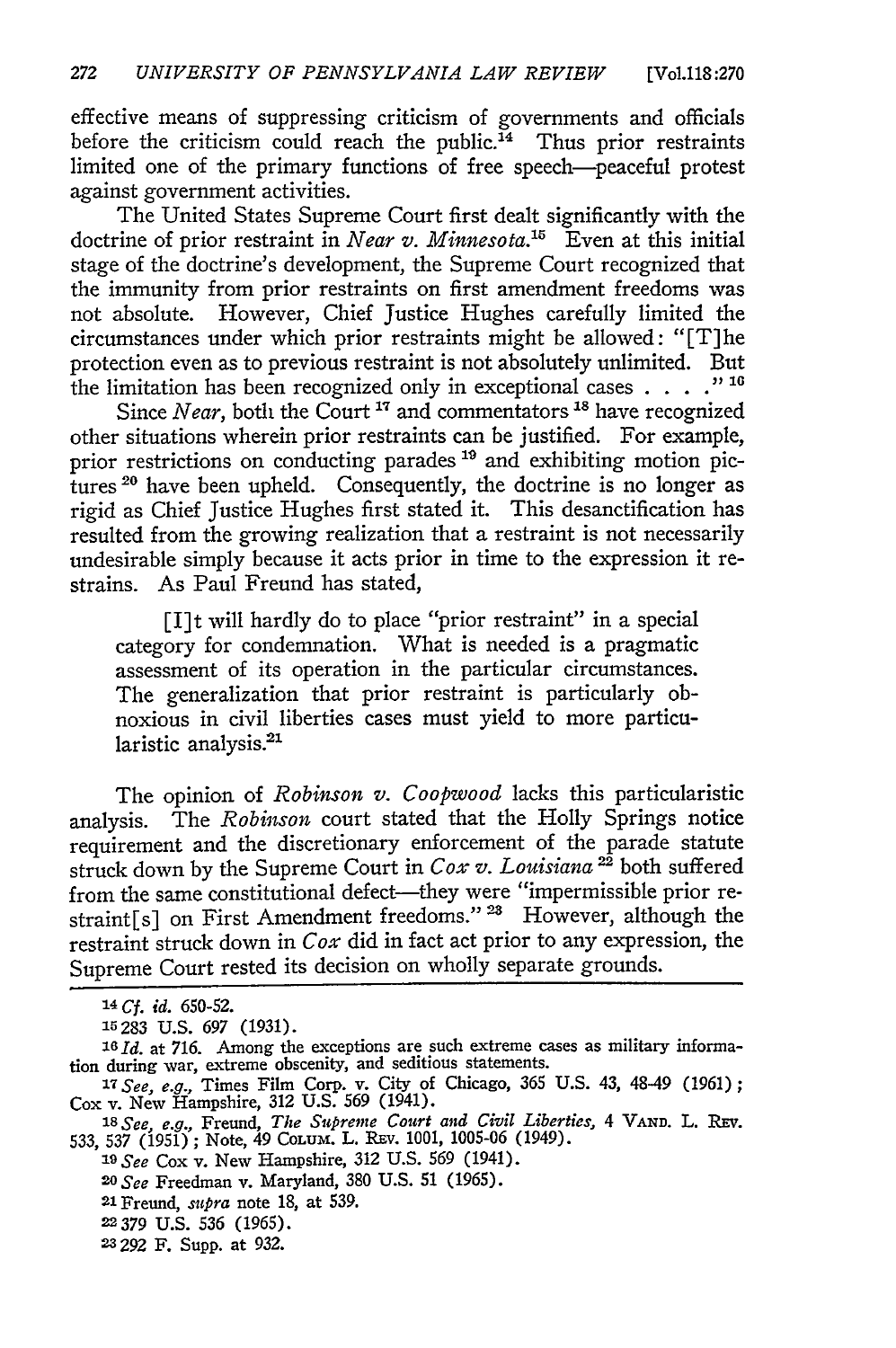In Cox *v. Louisiana,* the appellant Cox led approximately 2,000 civil rights demonstrators in a march to the Baton Rouge, Louisiana, courthouse to protest the arrest of a group of Negro college students. The demonstrators assembled across the street from the courthouse and displayed protest signs, sang songs, and prayed. Cox was convicted, inter *alia,* of obstructing public passages under a state statute that banned all obstructions save labor demonstrations. The Court found that the Baton Rouge public authorities permitted some parades and public meetings which in fact obstructed traffic, if the participants were granted prior approval. The Court responded to this discriminatory enforcement **by** reversing Cox's conviction on the ground that the public officials exercised a broad power of censorship in violation of the first and fourteenth amendments.

It is clearly unconstitutional to enable a public official to determine which expressions of view will be permitted and which will not **. . .** either **by** use of a statute providing a system of broad discretionary licensing power or, as in this case, the equivalent of such a system **by** selective enforcement of an extremely broad prohibitory statute.<sup>24</sup>

Although the Court did not explicitly condemn Baton Rouge's system as a prior restraint, the discretionary enforcement acted essentially as a prior restraint on demonstrations protected **by** the first amendment. But the constitutional infirmity in  $\cos$  lay in the discriminatory enforcement of the statute rather than in any prior restraining effect. $25$ In fact, the Court very definitely indicated that certain prior restraints upon first amendment freedoms would be permissible.

It is, of course, undisputed that appropriate, limited discretion, under properly drawn statutes or ordinances, concerning the time, place, duration, or manner of use of the streets for public assemblies may be vested in administrative officials. provided that such limited discretion is "exercised with 'uniformity of method of treatment upon the facts of each application, free from improper or inappropriate considerations and from unfair discrimination' **...**<sup>1</sup>,<sup>28</sup>

The mere fact that the restraint in Cox operated prior to the conduct regulated was insufficient to support a finding of unconstitutionality; therefore, in *Robinson,* the fact that the notice requirement was also a prior restraint should not make it unconstitutional. The district court's equation of the nondiscretionary Holly Springs ordi-

*19691*

**<sup>24 379</sup> U.S.** at **557-58.**

**<sup>25</sup>**Mr. Justice Goldberg stated for the majority, "The situation is thus the same as if the statute itself expressly provided that there could only be peaceful parades<br>or demonstrations in the unbridled discretion of the local officials." Id. at 557.<br> $26$  Id. at 558 (quoting Cox v. New Hampshire, 312 U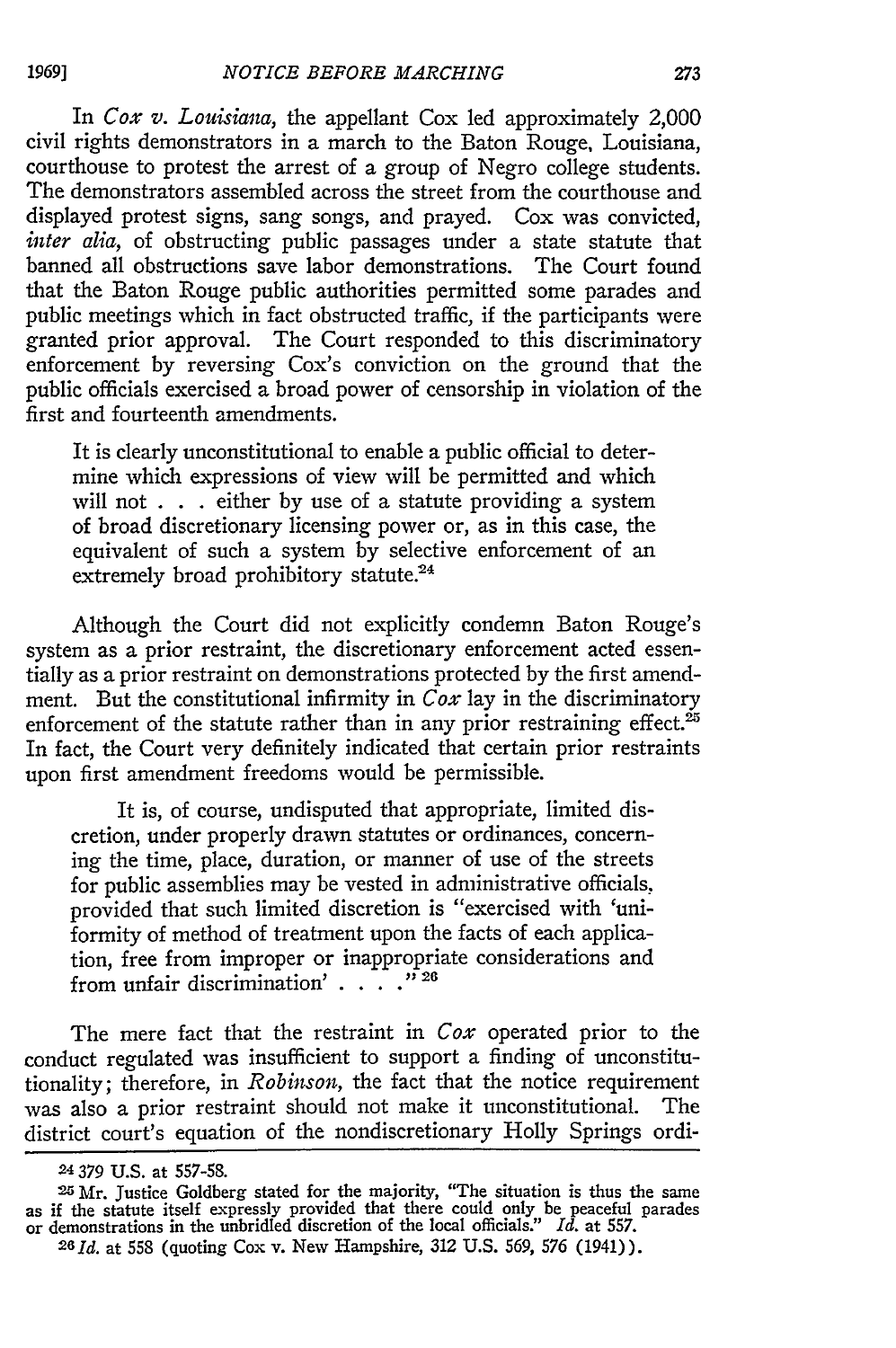nance to the discretionary parade control system struck down in *Cox* suggests an undiscerning "prior-therefore-prohibited" response to the problem. Although the opinion is unclear whether this in fact was the court's response, nevertheless, the court obviously felt that the notice requirement could not stand in the absence of a showing by the city of a clear and present danger of violence or breach of the peace.

## II. CLEAR AND PRESENT DANGER

The *Robinson* court cited several Supreme Court decisions that required a showing by the state of a "clear and present danger" **27** or "grave and immediate danger" **28** to justify restrictions on the right of free expression, and then contrasted the peaceful nature of the Holly Springs marches. Failing to find a clear and present danger of public disorder, the court struck down the notice requirement. "[T]here is no reason to require previous notice of an intention to conduct a peaceful assembly when there is no public danger . **. .** reasonably anticipated to result therefrom." **<sup>29</sup>**

In reaching the conclusion that the city must demonstrate a clear and present danger to sustain its notice provision, the court relied principally upon *Terminiello v. Chicago.3* In *Terminello,* the appellant delivered a speech severely attacking various political and racial groups, thereby creating great unrest in the crowd assembled outside the auditorium in which he was speaking. Terminello was convicted under a breach of the peace statute which was construed in the trial judge's charge as prohibiting any behavior that " 'stirs the public to anger, invites dispute, brings about a condition of unrest, or creates a disturbance . . . . . <sup>"</sup> <sup>31</sup> The Supreme Court reversed the conviction on the ground that the first amendment protects speech that raises unpopular ideas or "invites dispute."

In relying on *Terminiello,* the district court failed to make a crucial distinction: *Terminiello* involved a statute construed to limit the ideas one could express-the content of expression. The notice provision in *Robinson,* however, regulated only the form of the marchers' expression-the manner in which they expressed their ideasbut not the content.<sup>32</sup>

**<sup>31</sup>***Id.* at 4.

**<sup>27292</sup>** F. Supp. at 933 (quoting Terminiello v. Chicago, *337* U.S. **1,** 4 (1949)). *28Id.* at 932 (citing Thomas v. Collins, 323 U.S. 516, 539 (1945)).

**<sup>29</sup>**292 F. Supp. at 932.

**<sup>30 337</sup>** U.S. 1 (1949).

<sup>-2</sup> This distinction between form and content is close to the distinction between speech and conduct which is noted by the district court. 292 F. Supp. at 932. The distinction between speech and conduct was noted by Justice Goldberg speaking for the majority in Cox v. Louisiana, 379 U.S. at 555, but it is most closely associated with Justice Black. See, e.g., Griswold v. Connecticut, (dissenting opinion) ; Cox v. Louisiana, 379 U.S. at *577* (concurring and dissenting opinions) ; Giboney v. Empire Storage & Ice Co., 336 U.S. 490, 497-502 (1949). Justice Black appears to base his speech-conduct dichotomy upon a literal interpre-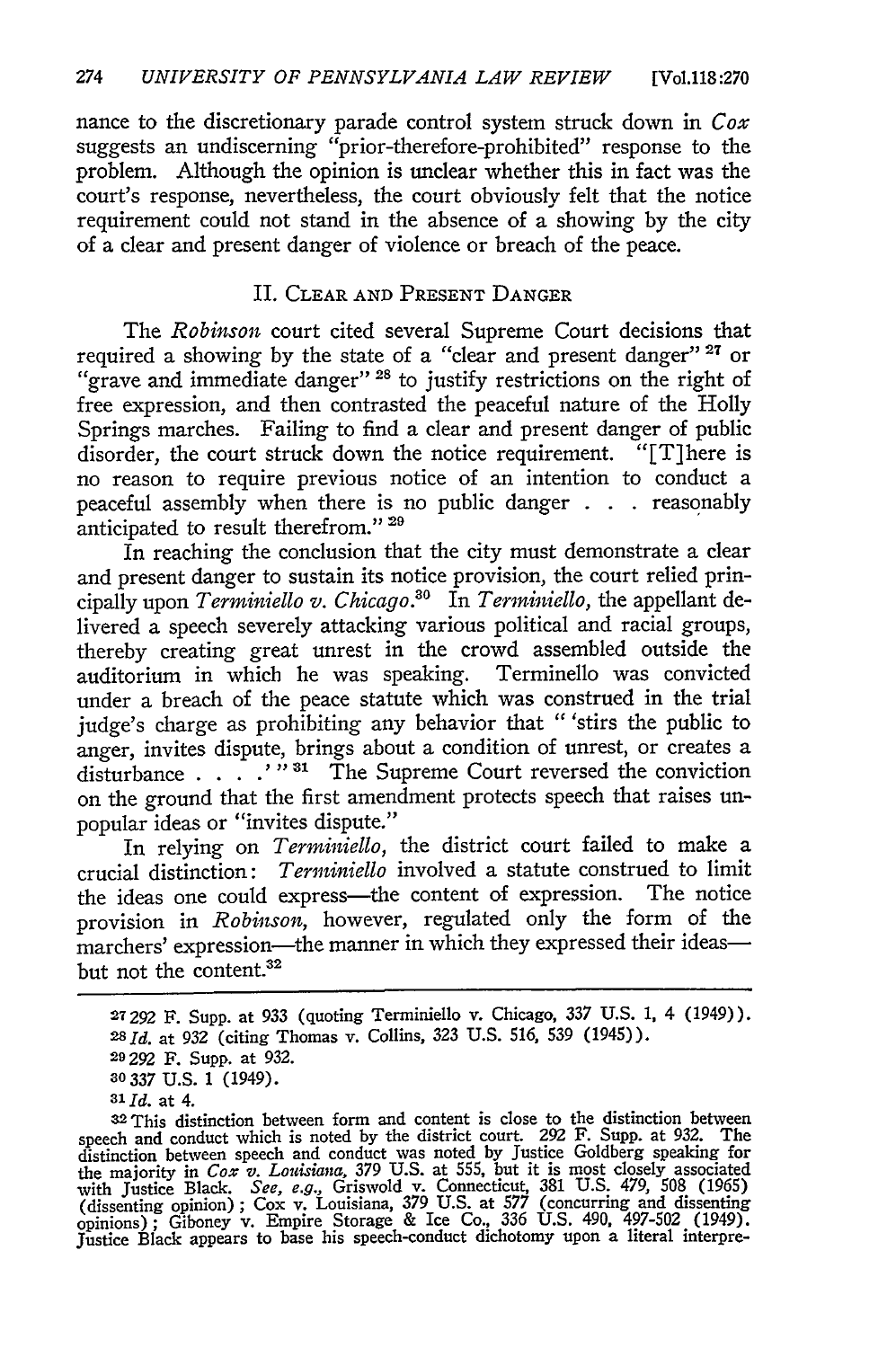It is essential to distinguish, where possible,<sup>33</sup> regulation of the content from regulation of the form of expression  $34$  in order to determine which test of constitutionality should be applied to the regulation. The Supreme Court has required the state to show a clear and present danger of a substantive evil which the state has a right to prevent **35** or has used similar danger language<sup>36</sup> only when dealing with state attempts to regulate the content of expression. $37$  This limitation on the clear and present danger test is derived from the original purpose of the test-to expand the boundaries of permissible expression by distinguishing between the idea and the mode of expressing that idea.<sup>38</sup> Thus when the Court has considered attempts to regulate only the form or manner of expression, it has discarded the clear and present danger test<sup>39</sup> and has resolved the constitutionality of the regulation under a balancing test or similar formulation more receptive to state regulation <sup>40</sup> than the clear and present danger standard.<sup>41</sup> However, when the regulation of form substantially limits the actor's ability to express himself effectively, the Court, realizing that the freedom of expression

tation of the word "speech" in the first amendment. It is suggested here that the form-content distinction is more meaningful for dealing with first amendment problems. Since nearly all speech involves some type of conduct, the speech-conduct distinction tends to become meaningless upon close analysis.

**3-3** *See* Emerson, *Toward a General Theory of the First Amendment, 72* YALE L.J. **877, 917** (1963) [hereinafter cited as Emerson].

<sup>34</sup> See generally Mendelson, Clear and Present Danger—From Schenck to Dennis,<br>52 COLUM. L. REV. 313, 314-18 (1952); Mendelson, Clear and Present Danger—<br>Another Decade, 39 TEX. L. REV. 449, 450 (1961); 12 UTAH L. REV. 185 (1967).

*35 See* Schenck v. United States, 249 U.S. 47, 51-52 (1919).

*<sup>3</sup> 6See, e.g.,* Thomas v. Collins, **323** U.S. 516, 539 (1945).

*<sup>37</sup> See, e.g.,* Wood v. Georgia, 370 U.S. 375, 383-85 (1962) (publication alleged to be in contempt of court) ; Thomas v. Collins, **323** U.S. 516, 530 (1945) (registration of labor union organizer prior to public speaking) **;** Bridges v. California, 314 U.S. 252, 261-63 (1941) (contempt of court) ; Schenck v. United States, 249 U.S. 47, 51-52 (1919) (subversive literature).

The Court, while employing the clear and present danger test only in decisions concerned with the regulation of the content of expression, has by no means been in constant or unanimous agreement that the clear and present *Clear and Present Danger-Another Decade,* 39 Tax. L. REv. 449, 455-56 & nA6 (1961).

*<sup>3</sup> <sup>8</sup> See* Mendelson, *Clear and Present Danger-From Schenck to Dennis,* **<sup>52</sup>** COLUm. L. REv. 313, 316 (1952).

**39** *Cf.* Emerson, *supra* note 33, at 911.

*40 See* Konigsberg v. State Bar, **366** U.S. **36,** 60-61 (1961) (Black, **J.,** dissenting) **;** Dennis v. United States, 341 U.S. 494, 540 (1951) (Frankfurter, J., concurring); Emerson, *supra* note **33,** at 913.

*41 Compare* cases cited note *37 supra with* Kovacs v. Cooper, 336 U.S. 77, 87-89 (1949) (sound truck); Valentine v. Chrestensen, 316 U.S. 52 (1942) (commercial handbill combined with public protest); *and* Cox v. New Hampshire, 312 U.S. 569, 574 (1941) (parade permit).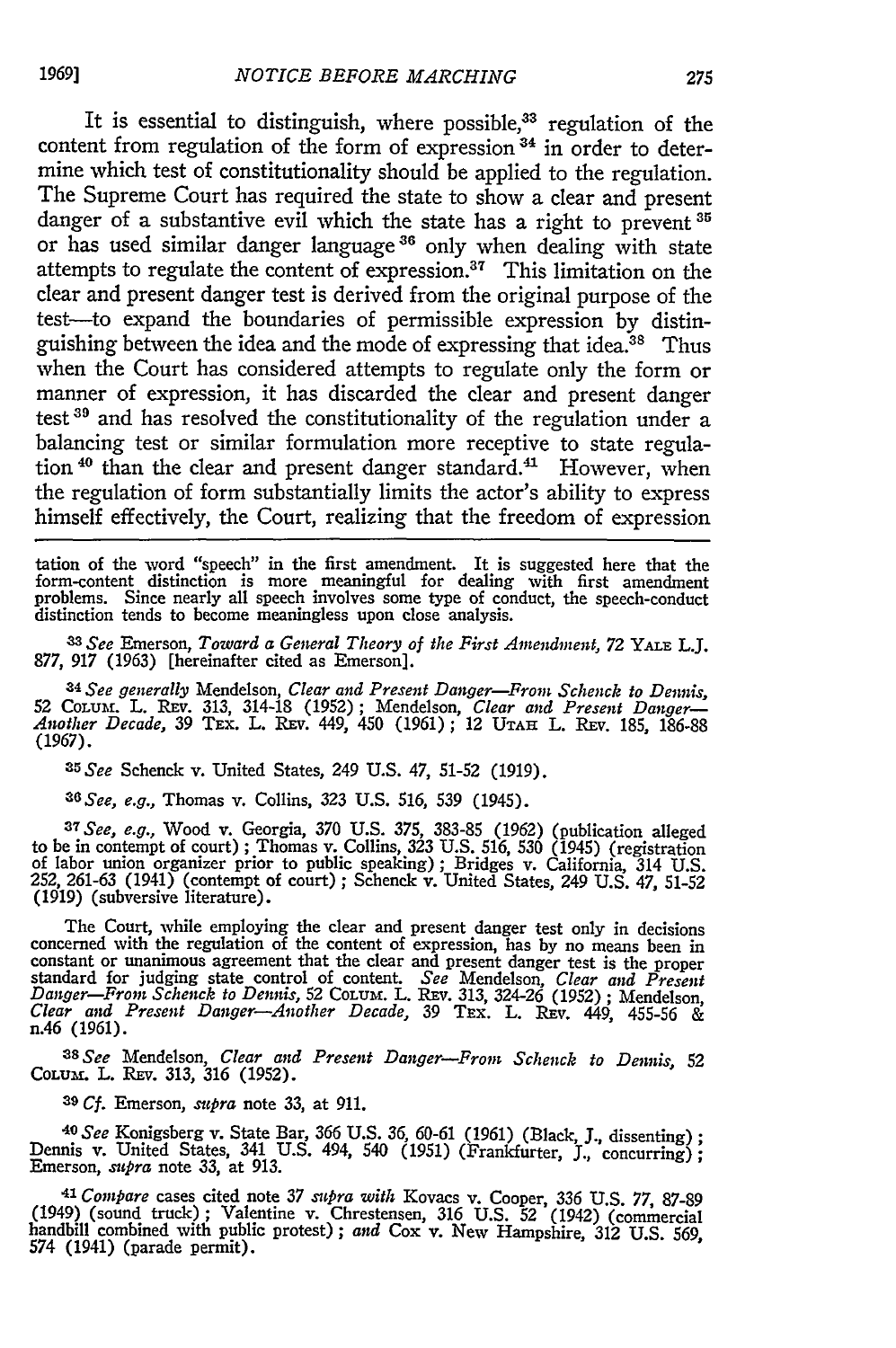means little without "effective exercise of the right,"  $42$  has added the clear and present danger test to the balancing test.<sup>43</sup>

The shift to a more rigorous test of the constitutionality of a statute or ordinance regulating expression when the regulation substantially controls content, reflects a realization that regulation of content is more invidious than regulation of form. Regulation of the content of expression would restrict or bar completely the dissemination of particular ideas. On the other hand, reasonable regulation of the form of expression would not censor ideas, but only channels their expression into a form compatible with an ordered society.<sup>44</sup> Further, by using a more rigorous test only when regulation encroaches upon content, courts recognize that a regulation of form frequently serves a valid state interest which must be satisfied. Applying a test of content-the clear and present danger test-to a regulation of form restricts too greatly this state interest and can lead to absurd results. Consider, for example, a ban on sound trucks in residential areas during the hours of darkness.<sup>45</sup> Courts should not require a showing that the community faces a clear and present danger of mental fatigue or breakdown before permitting the city to regulate these trucks.

The *Robinson* court's failure to distinguish between form and content creates similar problems. A persual of the Holly Springs notice requirement<sup>46</sup> reveals that, on its face, it is a regulation of the form of expression, marching. It does not to any extent limit the ideas that may be advanced by marching. Further, it does not limit the effective-

<sup>42</sup> Thornhill v. Alabama, 310 U.S. 88, 104 (1940). *See* Mendelson, *Clear and* Present Danger-From Schenck to Dennis, 52 COLUM. L. REV. 313, 317-18 (1952)

43 Thornhill v. Alabama, 310 U.S. 88 (1940), demonstrates the difficulty in drawing a definite line between form and content of communicative conduct. In *Thornhill,* petitioner was convicted undet a statute prohibiting loitering or picketing before any business premises for the purpose of influencing the business activities of prospective customers, employees, or business associates. The statute regulated the form of the petitioner's expression-picketing. However, this regulation of form deprived peti- tioner of one of his most effective means of publicizing labor grievances. *Id.* at 100. Thus, the statute encroached upon the content of expression by prohibiting a form of expression. The Supreme Court found the statute invalid on its face. The Court stated,

The power and the duty of the State to take adequate steps to preserve the peace and to protect the privacy, the lives, and the property of its residents cannot be doubted. But no clear and present danger of destruction of life or property . . . can be thought to be inherent in the activities of every person who approaches the premises of an employer and publicizes the fac a labor dispute . **...**

*Id.* at 105. Where, as here, form merges into content to the extent that a limitation on form substantially restricts the content of expression, danger language is employed in testing the validity of the restriction. *See* Konigsberg v. State Bar, 366 U.S. *36,* 68-70 (1961) (Black, J., dissenting). But see Emerson, supra note 33, at 939. See generally Mendelson, Clear and Present Danger-From Schenck to Dennis, 52 COLUM. L. REV. 313, 317-18 (1952).

*<sup>44</sup> See* Cox v. Louisiana, 379 U.S. 536, 554 (1965).

*45 See* Kovacs v. Cooper, 336 U.S. 77 (1949).

**46** The notice requirement is reproduced in note 2 *supra.*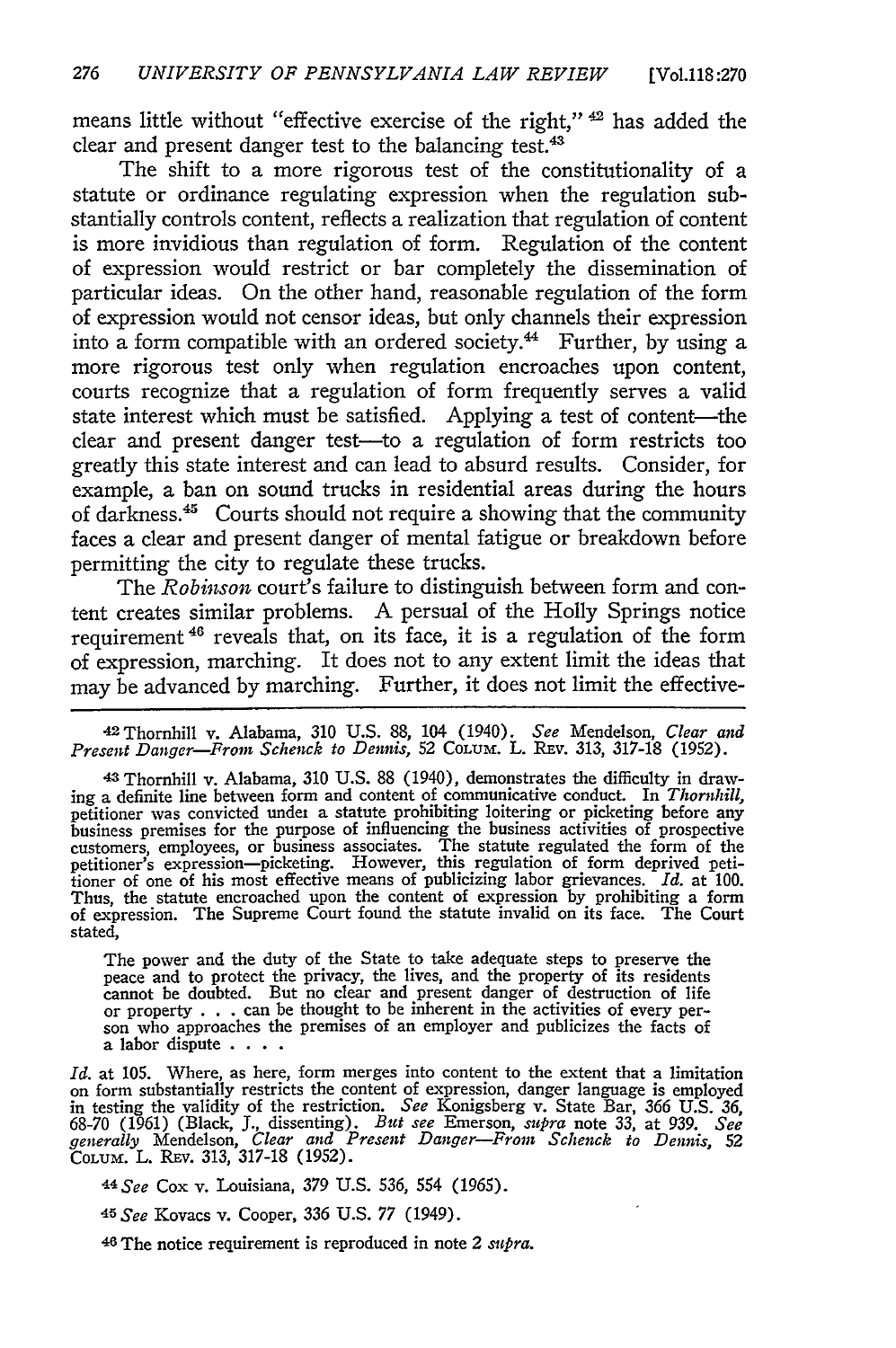ness of the marchers' expression, but only requires that the police be given prior notification of the time, size, and route of the march. $47$ 

Nevertheless, as a result of the district court's decision, two legitimate state interests, control of the streets and the prevention of disorders, are compromised. In *Cox v. New Hampshire,48* the Supreme Court gave clear recognition to the legitimacy of the former interest. There petitioners had been convicted under a state statute which prohibited parades without a special license. In a unanimous decision upholding the constitutionality of the statute, the Court declared:

Civil liberties, as guaranteed by the Constitution, imply the existence of an organized society maintaining public order without which liberty itself would be lost in the excesses of unrestrained abuses. The authority of a municipality to impose regulations in order to assure the safety and convenience of the people in the use of public highways has never been regarded as inconsistent with civil liberties but rather as one means of safeguarding the good order upon which they ultimately depend. The control of travel on the streets of cities is the most familiar illustration of this recognition of social need.<sup>49</sup>

The Court in *Cox* did not require a showing of clear and present danger to validate the New Hampshire parade license provision. That case is not materially different from *Robinson;* it suggests that the *Robinson* ordinance be held constitutional.

In addition, the district court's holding in *Robinson* undercuts enforcement of a pressing state interest in the prevention of disorders that may result from marches. As a result of the decision, should the march erupt into violence at some point along its route, the failure to notify the police could result in an absence of law enforcement personnel at the time and place they are needed most.<sup>50</sup>

It is not asserted that recognition of the distinction between content and form of expression will produce an automatic solution to all freedom of expression problems. For one thing, it is not always possible to

**48312 U.S.** 569 (1941).

*49 Id.* at 574.

**<sup>50</sup>**Holly Springs, a city of about **7300** persons, has **5** regular police officers. Robinson v. Coopwood, **292** F. Supp. 926, **933 (N.D.** Miss. **1968).** An hour's notice of an intent to march would enable the city police to either patrol the route of march or summon auxiliary forces.

<sup>47</sup> **A** regulation, which, on its face, is a reasonable attempt to control the form of expression, may become, through discriminatory enforcement, an impermissible control of the content of expression **by** discouraging communicative conduct. For example, if every Negro who obtains a march permit is subsequently subjected to police harassment or private terrorism, Negroes willing to participate in spontaneous demonstrations may refuse to give public notice of their intentions to march or refuse to join scheduled marches. However, the problem here does not lie within the ordi- nance but in the subsequent use of the marchers' notification. *Cf.* Cameron v. Johnson, **390** U.S. 611 (1968) ; Dombrowski v. Pfister, **380 U.S.** 479 **(1965).**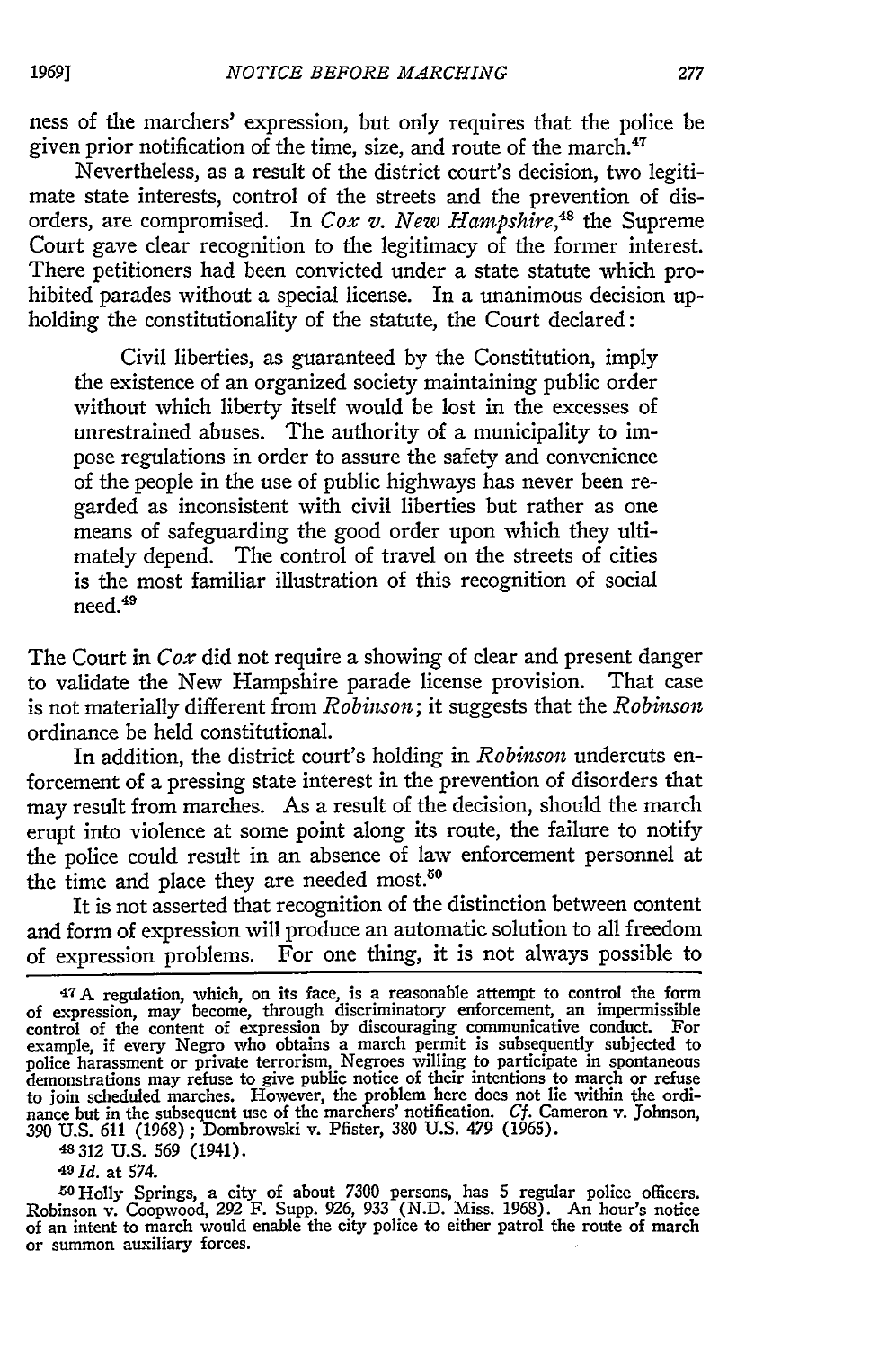categorize a regulation as one solely of content or of form. For example, a statute that prohibited picketing to publicize labor disputes would limit a form of expression, but it may also affect content of expression because it would deprive laborers of one of their most effective methods of publicizing grievances.<sup>51</sup> However, the distinction between regulation of content of expression and regulation of form of expression has a valid basis in our society's varying interests in limiting the effects of these two types of regulation. When the distinction is clear, as it is in *Robinson,* it is unnecessary and unprecedented to require a showing of clear and present danger to justify a regulation of the form of expression.

## III. AN ALTERNATIVE APPROACH

The district court's use of the doctrine of prior restraint and the clear and present danger test to judge the constitutionality of an ordinance regulating the form of expression was a misapplication of first amendment doctrines and did not provide a satisfactory solution to the problem presented in *Robinson.* A more reasoned approach should determine first, whether the ordinance on its face authorized administrative discretion or was discriminatorily enforced, in either case permitting censorship of the content of expression; and second, whether the ordinance was overbroad.

On its face, the Holly Springs notice provision does not permit administrative discretion.<sup>52</sup> In fact, the ordinance was copied wholly from an injunction previously issued by the court.<sup>53</sup> As soon as the requisite notice is given, that provision of the ordinance is automatically satisfied. There is also insufficient evidence to establish a pattern of selective enforcement of the ordinance. Passage of the ordinance only five days prior to the plaintiffs' arrests nearly precludes such a finding.<sup>54</sup> There is no indication that other marches were allowed to proceed even though the provisions of the ordinance had not been complied with.<sup>55</sup>

It would seem that the city officials, in enacting, enforcing, and prosecuting under this ordinance, were motivated primarily by a desire to impede and, if possible, totally halt all organized civil rights marches within the corporate limits.

292 F. Supp. at 934.

A good argument can be made that the motive of the Holly Springs officials was precisely the one that the court suggested. But what significance should be given to a bad motive where the statute is otherwise constitutional is not clear. The Supreme Court declared in United States v. O'Brien, 391 U.S. 367, 383 (1968) **:**

It is a familiar principle of constitutional law that this Court will not strike down an otherwise constitutional statute on the basis of an alleged illicit motive.

<sup>51</sup> Note 43 *supra.* **52 292** F. Supp. at 931. **<sup>53</sup>***Id,* at 934.

*<sup>54</sup> Id.* at 928-29.

**<sup>55</sup>**Perhaps the reason which the district court explicitly advanced for finding the notice provision unconstitutional-that the city had failed to demonstrate a clear and present danger or an imminent threat of violence-was not the primary motivation for its result. Near the end of its opinion the court stated